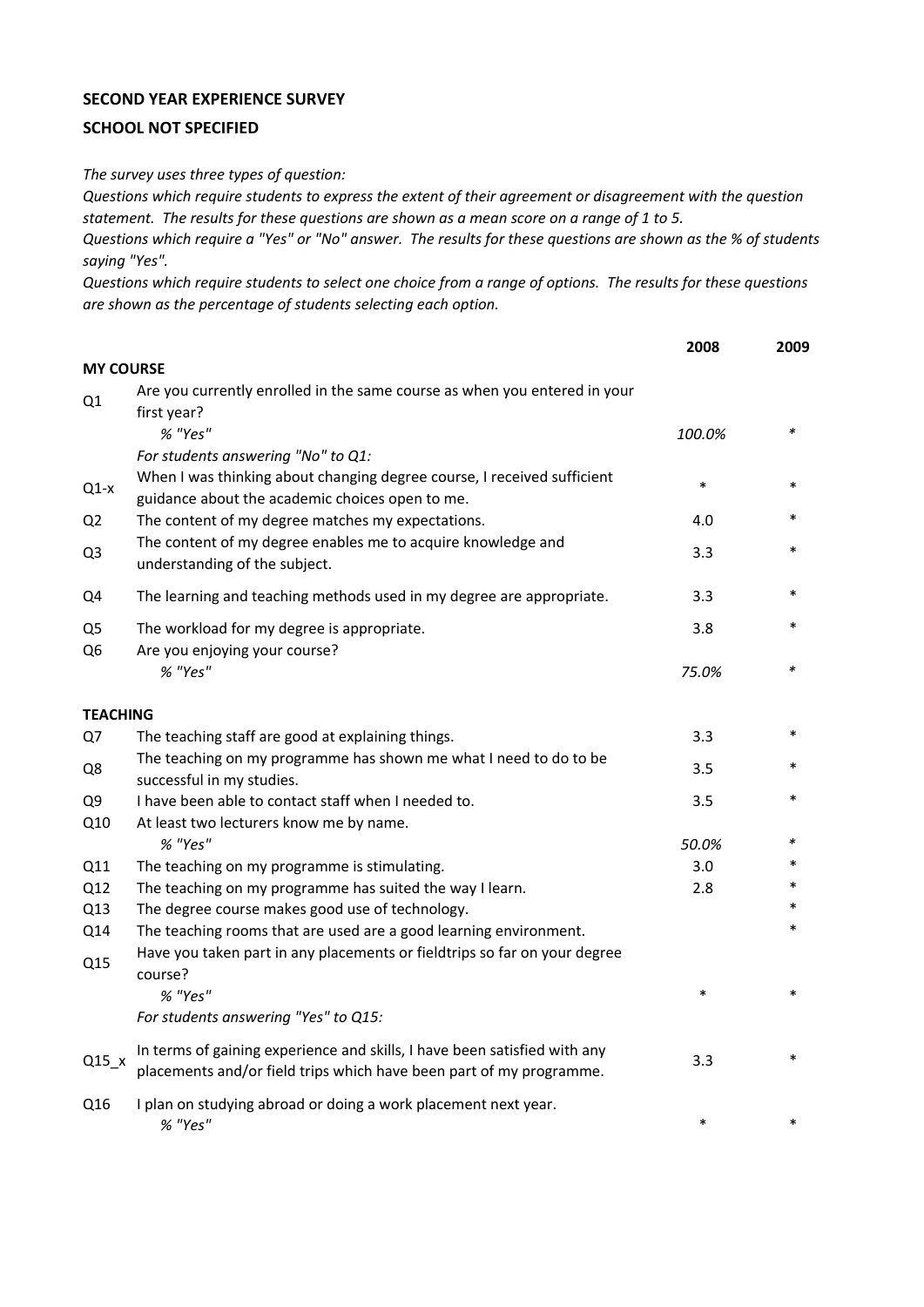|                 |                                                                                                      | 2008   | 2009   |
|-----------------|------------------------------------------------------------------------------------------------------|--------|--------|
|                 | <b>ASSESSMENT AND FEEDBACK</b>                                                                       |        |        |
| Q17             | Feedback on my work has been prompt (within three weeks of submission of<br>the work).               | 2.3    | $\ast$ |
| Q18             | Feedback on my work has helped me in my learning.                                                    | 2.0    | *      |
| Q19             | The criteria used in assessing work were made clear at the beginning of my<br>programme.             | 3.3    | *      |
| Q <sub>20</sub> | I am satisfied with my academic performance on my modules.                                           | 2.5    | *      |
| <b>SERVICES</b> |                                                                                                      |        |        |
|                 | Where I have used them, I have been satisfied with the following:                                    |        |        |
| Q <sub>21</sub> | <b>Accommodation Office</b>                                                                          | 3.3    | *      |
| Q <sub>22</sub> | <b>Admissions Office</b>                                                                             | 3.8    | *      |
| Q <sub>23</sub> | <b>Campus Eating Places</b>                                                                          | $\ast$ | *      |
| Q24             | Careers Services, Work Placement Centre, Jobshop                                                     | 3.3    | *      |
| Q <sub>25</sub> | <b>Counselling Service</b>                                                                           | $\ast$ | *      |
| Q26             | <b>Disability Services</b>                                                                           | 3.0    | *      |
| Q27             | <b>Health Services</b>                                                                               | 3.0    | *      |
| Q <sub>28</sub> | <b>Finance Office</b>                                                                                | 3.3    | *      |
| Q29             | Learning Development Service                                                                         | $\ast$ | *      |
| Q30             | Queen's International                                                                                | 3.0    | *      |
| Q31             | Queen's Sport (PEC)                                                                                  | $\ast$ | *      |
| Q <sub>32</sub> | Student Jobshop                                                                                      | $\ast$ | *      |
| Q <sub>33</sub> | <b>Student Records and Examinations</b>                                                              | 2.7    | $\ast$ |
| Q34             | <b>Student Support</b>                                                                               | 2.7    | *      |
| Q35             | <b>Student Guidance Centre</b>                                                                       | 3.0    | *      |
| Q36             | Students' Union                                                                                      | $\ast$ | *      |
| Q37             | University Clubs and Societies                                                                       | $\ast$ | *      |
| Q38             | The Students' Union has enhanced my experience at Queen's.                                           | $\ast$ | $\ast$ |
| <b>ADVICE</b>   |                                                                                                      |        |        |
|                 | I have received sufficient guidance about the academic choices open to me:                           |        |        |
| Q39             | Post-admission (from Schools, Academic Staff)                                                        | 3.3    | *      |
| Q40             | When I was thinking about what modules I would take in second year                                   | $\ast$ | *      |
| Q41             | Now that I am in my second year                                                                      | 3.0    | *      |
| Q42             | Queen's information on tuition fees and bursaries was helpful.                                       | $\ast$ | *      |
| Q43             | The most useful source of information on tuition fees and financial support<br>was:                  |        |        |
|                 | Secondary School                                                                                     | $\ast$ | *      |
|                 | E&LB/LEA                                                                                             | *      | *      |
|                 | <b>UCAS</b>                                                                                          | *      | *      |
|                 | Queen's literature (leaflets, correspondence)                                                        | 25.0%  | *      |
|                 | Queen's website                                                                                      | 75.0%  | *      |
|                 | Other                                                                                                | *      | *      |
|                 | <b>LEARNING RESOURCES</b>                                                                            |        |        |
| Q44             | The library resources (eg, books, journals) are good enough for my needs.                            | 2.3    |        |
| Q45             | The library services (eg, borrower services, information, training) are good<br>enough for my needs. | 3.0    |        |

Q46 I have been able to access computers when I needed to. 2.8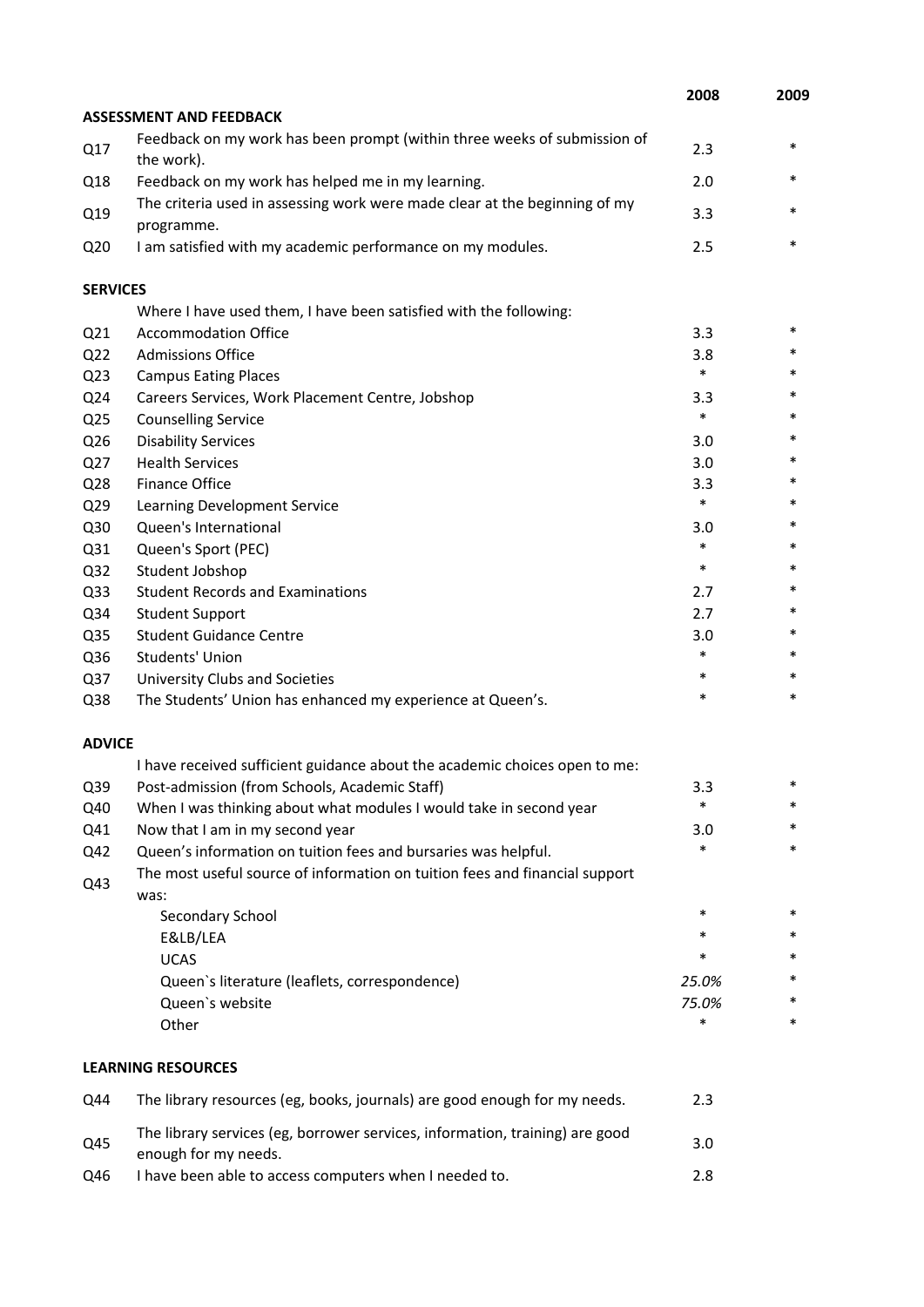|                 |                                                                              | 2008  | 2009   |
|-----------------|------------------------------------------------------------------------------|-------|--------|
|                 | <b>STUDY LIFE BALANCE</b>                                                    |       |        |
| Q47             | How many hours of time-tabled classes (eg, lectures, tutorials, seminars,    |       |        |
|                 | practicals) have you had scheduled in an average week during term-time?      |       |        |
|                 | $0 - 6$                                                                      | 0.0%  | *      |
|                 | $7 - 12$                                                                     | 25.0% | *      |
|                 | $13 - 18$                                                                    | 25.0% | *      |
|                 | 19-24                                                                        | 25.0% | *      |
|                 | $25+$                                                                        | 25.0% | *      |
| Q48             | How many days per week during term-time do you typically come to Queen's     |       |        |
|                 | to study?                                                                    |       |        |
|                 | $\mathbf{1}$                                                                 | 0.0%  | *      |
|                 | 2                                                                            | 33.3% | *      |
|                 | 3                                                                            | 0.0%  | *      |
|                 | 4                                                                            | 0.0%  | *      |
|                 | $5+$                                                                         | 66.7% | *      |
| Q49             | Where are you living while you are attending Queen's?                        |       |        |
|                 | At Home                                                                      | 75.0% | *      |
|                 | Other private accommodation                                                  | 25.0% | *      |
|                 | University run accommodation                                                 | 0.0%  | *      |
|                 | Have you been required to take on employment (part-time, full-time) to       |       |        |
| Q50             | finance yourself through university?                                         |       |        |
|                 | % "Yes"                                                                      | 75.0% | *      |
|                 | For students answering "Yes" to Q50:                                         |       |        |
|                 | Q50_x Please select the number of hours you work in your job per week:       |       |        |
|                 | $1 - 5$                                                                      | 0.0%  | *      |
|                 | $6 - 10$                                                                     | 66.7% | *      |
|                 | $10 - 15$                                                                    | 33.3% | *      |
|                 | $16 - 20$                                                                    | 0.0%  | *      |
|                 | $21 - 25$                                                                    | 0.0%  | *      |
|                 | $26+$                                                                        | 0.0%  | *      |
| Q51             | I find it difficult to balance academic and other commitments such as:       |       |        |
|                 | Social Life                                                                  | 2.8   |        |
|                 | Work (part-time, full-time)                                                  | 2.0   | *      |
|                 | Caring for others (parent, partner, children)                                | 2.3   | *      |
|                 |                                                                              |       |        |
|                 | PERSONAL DEVELOPMENT                                                         |       |        |
| Q <sub>52</sub> | My programme requires me to work with other students.                        | 4.5   | *      |
|                 |                                                                              |       |        |
| Q53             | I have received sufficient advice about Personal Development Planning (PDP). | 3.0   | *      |
| Q54             | I am not as motivated towards my studies as I should be.                     | 3.5   | *      |
| Q55             | I haven't done the background reading expected of me.                        | 2.5   | *      |
| Q56             | Academic work at this level is harder than I expected it to be.              | 3.3   | *      |
| Q57             | I feel I have made the right choice of programme.                            | 3.5   | *      |
| Q58             | I know what I want to do when I graduate.                                    | 2.8   |        |
|                 | I am confident that my programme will lead to a job at a level that matches  |       |        |
| Q59             | my qualification.                                                            | 3.3   | $\ast$ |
| Q60             | I enjoy the social side of being at Queen's.                                 | 4.0   |        |
| Q61             | I know about Degree Plus.                                                    | *     | *      |
|                 | I have been encouraged to meet with a Careers Adviser to discuss my future   |       |        |
| Q62             | plans                                                                        | 2.5   | *      |
|                 |                                                                              |       |        |